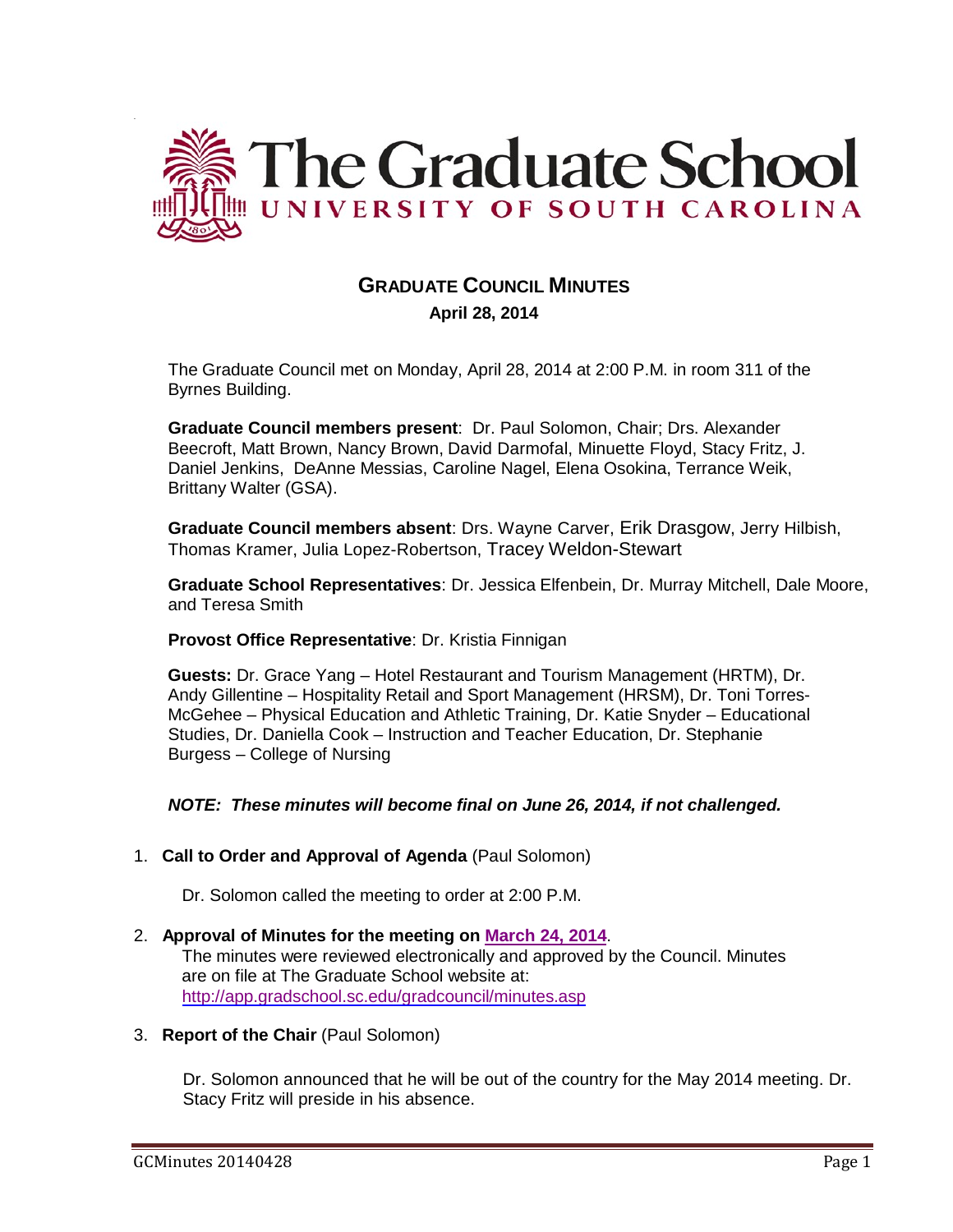Dr. Solomon thanked the outgoing members of the Graduate Council for their service. He also thanked Dr. Kristia Finnigan for her service to the Curriculum Committees and to the entire Council.

#### 4. **Report of the Dean of The Graduate School** (Jessica Elfenbein for Lacy Ford)

Dr. Elfenbein reported that the result of the search for a new Dean of The Graduate School has not yet been announced.

Dr. Elfenbein thanked everyone who participated in Graduate Student Day. She mentioned that SPARC grant recipients presented their work for the first time this year. It was a great success.

The Second Annual Recognition Dinner for students who have secured tenure track positions was held on April 29. The students were invited to attend the dinner along with their advisors.

#### 5. **Report of the Associate Dean / Secretary of the Graduate Council** (Murray Mitchell)

Dr. Mitchell stated that nominations are still being accepted to replace six outgoing Graduate Council members. Any current graduate faculty member is eligible to serve and can be nominated. The plan is to have the new members selected to invite them to the final meeting of Graduate Council in May 27.

Monday, April 28 is the last day of Spring classes. Reading day is April 29 with exams being conducted the rest of the week.

Spring Commencement is May 10 at the Koger Center. It is an opportunity to celebrate the departure of students who have successfully completed their programs. You are encouraged to attend. The Doctoral Hooding ceremony is a great way for graduate faculty to see the fruits of their collective labor.

#### 6. **Report of the Graduate Student Association Representative** (Brittany Walter)

Brittany mentioned that the Graduate Student Association (GSA) was very pleased with Graduate Student Week. It was a very well-organized, well-attended, successful series of events. The GSA liaisons were commended for a job well done.

GSA elections were held and the following was announced: Brittany Walter - President, Meagan Conway - Vice President, Brianna Hughes - Treasurer, and Danielle Schoffman - Graduate Council Representative.

The GSA office is moving this week into the Graduate School suite. The office will be located in room 304D.

#### 7. **Report of the Academic Policy and Practices Committee** (Stacy Fritz)

The Committee is continuing development of procedures for nominating faculty for the Associate Status. The Committee will keep the Council informed as development progresses.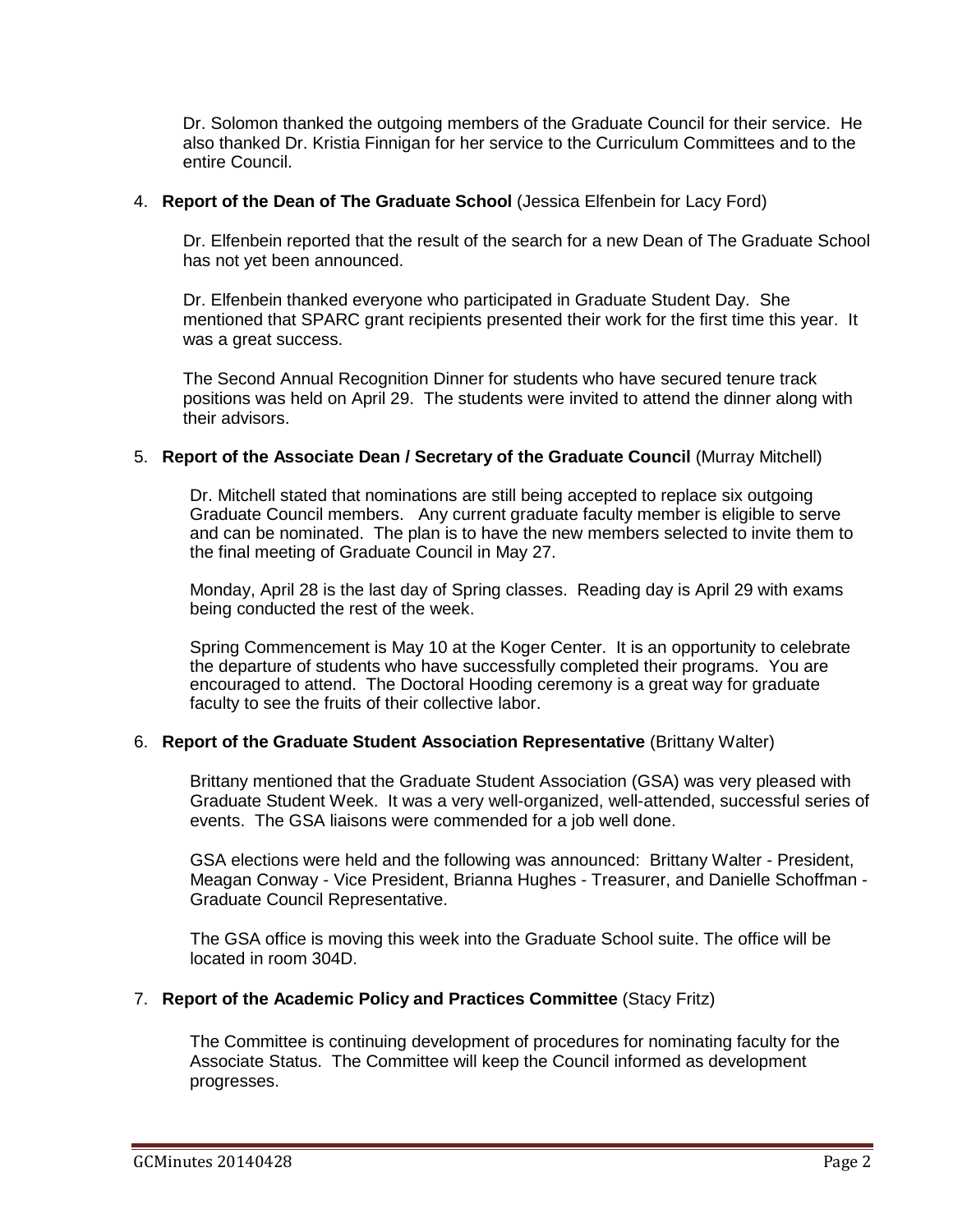#### 8. **Report of the Committee on 500/600 Level Courses, Distance Education and Special Courses** (Murray Mitchell)

No report.

## 9. **Fellowships and Scholarships Committee** (Wayne Carver)

Dr. Elfenbein stated that the Fellowships and Scholarships Committee is collaborating for the first time with the Southern Regional Education Board (SREB) to determine two students to receive the awards. In previous years, the SREB alone did the vetting. However, this year, the Fellowships and Scholarships committee will help select two students out of a total of 26 who applied.

#### 10. **Report of the Science, Math, and Related Professional Program Committee** (DeAnne Messias)

### *Department of Nursing*

### **Bulletin Change <b>APPROVED APPROVED**

[Master of Nursing -](http://gradschool.sc.edu/facstaff/gradcouncil/2013/Master%20of%20Nursing-Clinical%20BCH_Redacted.pdf) Clinical Nursing (3)

A College of Nursing Task Force was charged with finding an alternative to the GRE for the Doctor of Nurse Practice (DNP) and MS Nursing (MSN) graduate programs. Their findings showed a nursing graduate student's success depends on GPA, letters of recommendation, and a personal goal statement that demonstrates clarity of ideas, writing skills, and congruence with program outcomes. The alternative admission criteria system was approved by the College of Nursing Graduate Council and subsequently submitted and approved by the USC Graduate Council for approval. The GRE score was removed from the admissions criteria for the DNP program upon approval by the USC Graduate Council in Spring 2013.

# **Bulletin Change APPROVED**

# [Master of Nursing -](http://gradschool.sc.edu/facstaff/gradcouncil/2013/Master%20of%20Nursing-Health%20BCH_Redacted.pdf) Health Nursing (3)

A College of Nursing Task Force was charged with finding an alternative to the GRE for the Doctor of Nurse Practice (DNP) and MS Nursing (MSN) graduate programs. Their findings showed a nursing graduate student's success depends on GPA, letters of recommendation, and a personal goal statement that demonstrates clarity of ideas, writing skills, and congruence with program outcomes. The alternative admission criteria system was approved by the College of Nursing Graduate Council and subsequently submitted and approved by the USC Graduate Council for approval. The GRE score was removed from the admissions criteria for the DNP program upon approval by the USC Graduate Council in Spring 2013.

*Department of Exercise Science*

# Academic Program Action **APPROVED**

[Doctorate of Physical Therapy \(124\)](http://gradschool.sc.edu/facstaff/gradcouncil/2013/APA%20EX%20SCI%20DPT_Redacted.pdf) It is proposed that PHYT 888 (Research Project in Physical Therapy) replace PHYT 790 (Independent Study) in the Program of Study for the Doctorate of Physical Therapy degree.

Currently, students in the  $3<sup>rd</sup>$  year of the Doctorate of Physical Therapy (DPT) program are required to complete 1 credit hour of PHYT 790. Historically, the PHYT 790 contracts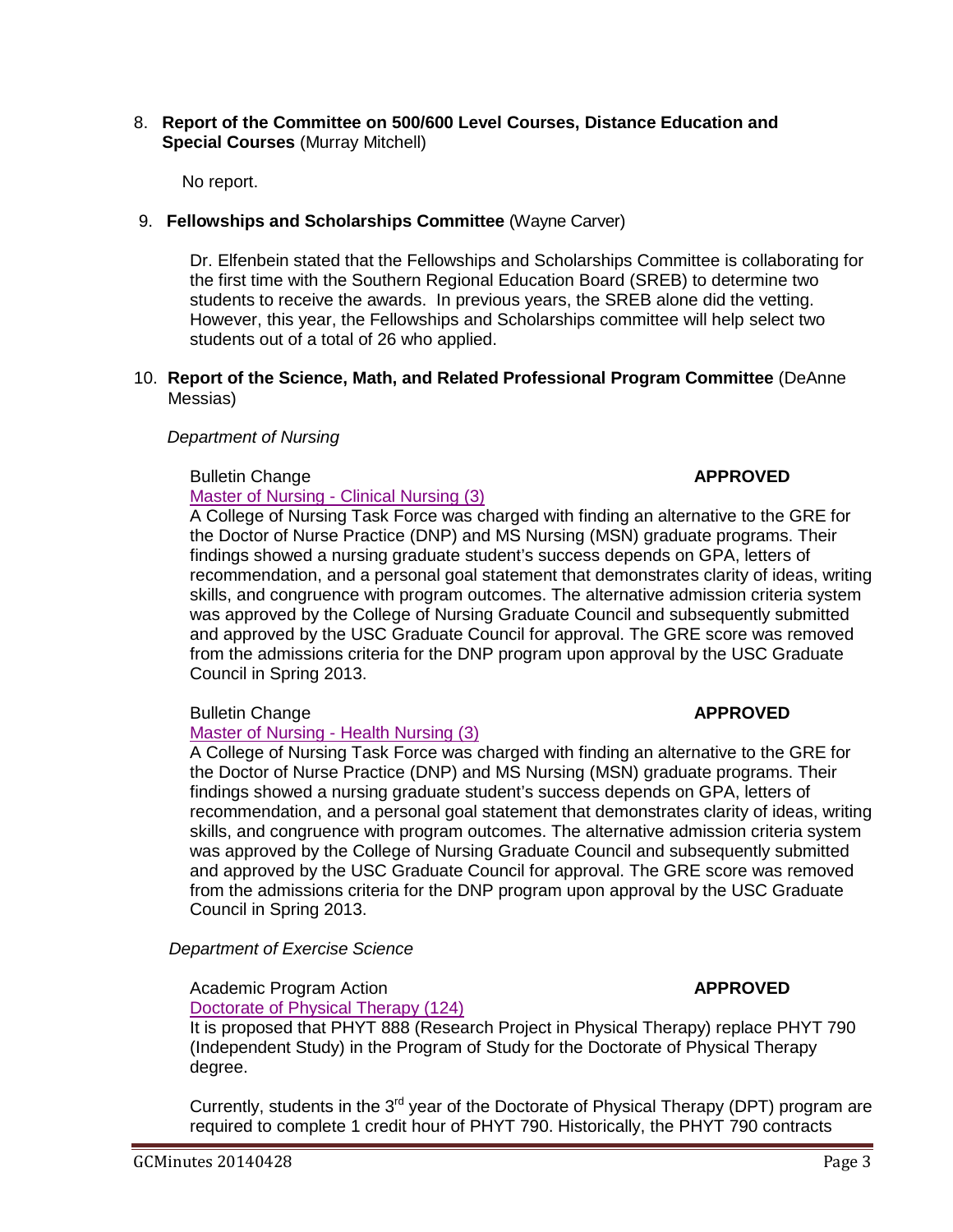have always been directed toward their research project. Based on this pattern, it seems more appropriate to eliminate the Independent Study requirement, and replace it with one credit hour of PHYT 888. This would increase the total PHYT 888 requirement from 6 hours to 7 hours. The total credit hours required for the DPT degree would remain unchanged. [Effective Fall 2014]

*Engineering and Computing*

#### New Course Proposal **TABLED** [EMCH 780 Energy Storage \(3\)](http://gradschool.sc.edu/facstaff/gradcouncil/2013/EMCH%20780%20NCP_Redacted.pdf)

This course is aimed to provide graduate students with a comprehensive introduction to the various energy storage mechanisms and technologies that are currently being utilized. The content of the course includes methods and mechanisms of common energy storage (thermal, mechanical, chemical and electrochemical). [Effective Fall 2014] [Prerequisite: None]

11. **Report of the Humanities, Social Sciences, Education, and Related Professional Programs Committee** (J. Daniel Jenkins)

*Hospitality, Retail and Sports Management*

Academic Program Action/Bulletin Change **APPROVED** [HRSM Doctoral Dual Degree Program with National Taiwan Normal University](http://gradschool.sc.edu/facstaff/gradcouncil/2013/HRSM%20APA%20JUS%20-%20SPTE%20PhD%20Dual%20Degree%20Program%20with%20Nat%20Taiwan%20Normal%20Univ%20REVISED%204-16_Redacted.pdf) (60)

The PhD degree in Sport and Entertainment Management provides a students with the opportunity to generate significant industry-specific knowledge through exposure to and participation in the highest levels of academic research. To achieve the mission of internationalization, SPTE is to expand its outreach of the PhD program to Taiwan.

From: Programs – Sport and Entertainment Management, PhD To: Programs – Sport and Entertainment Management, PhD

Dual Degree Programs with National Taiwan Normal University, Taiwan, R.O.C.

• USC PhD in Sport and Entertainment Management/NTNU PhD in Sport, Leisure and Hospitality Management (PhD, in SPTE/PhD in SLHM)

[Effective Fall 2014]

Academic Program Action/Bulletin Change **APPROVED**

[HRSM-HRTM Masters Dual Degree Program with National Taiwan Normal](http://gradschool.sc.edu/facstaff/gradcouncil/2013/HRSM-HRTM%20Masters%20Dual%20APA%20JUS%20-%20HRTM%20Masters%20Dual%20Degree%20Program%20with%20Nat%20Taiwan%20Normal%20Univ%20REVISED_Redacted.pdf)  [University](http://gradschool.sc.edu/facstaff/gradcouncil/2013/HRSM-HRTM%20Masters%20Dual%20APA%20JUS%20-%20HRTM%20Masters%20Dual%20Degree%20Program%20with%20Nat%20Taiwan%20Normal%20Univ%20REVISED_Redacted.pdf) (36)

The Master of International Hospitality and Tourism Management is a professional program designed to prepare students for advanced careers in the global hospitality and tourism industry. The MIHTM program provides a comprehensive study of my facets of international hospital and tourism management. To achieve the mission of internationalization, HRTM is to expand its outreach of the MIHTM program to Taiwan, which has a long-term relationship with the State of South Carolina.

From: Programs – International Hospitality and Tourism Management, M.I.H.T.M. To: Programs - International Hospitality and Tourism Management, M.I.H.T.M.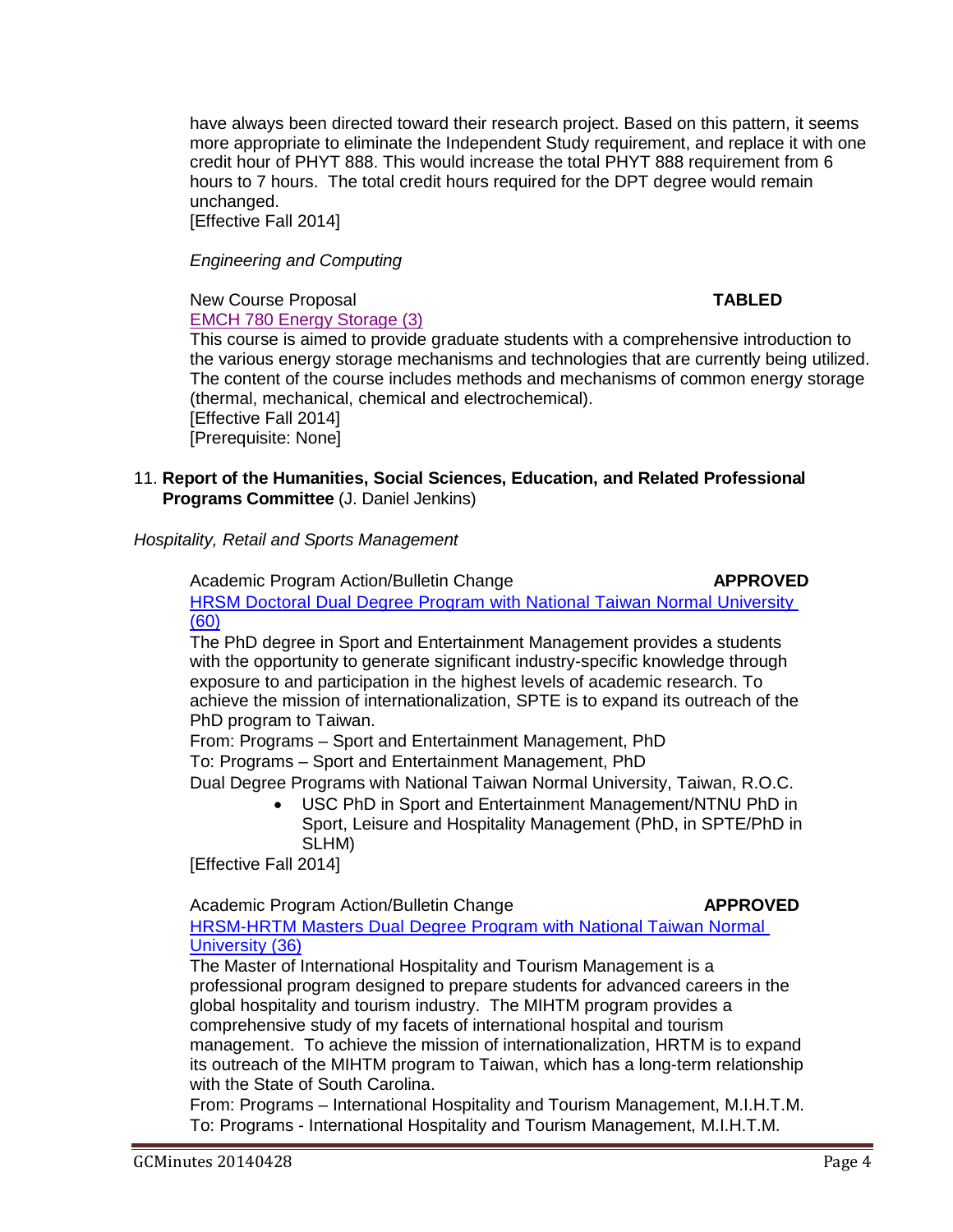Dual Degree Programs with National Taiwan Normal University, Taiwan, R.O.C.

• USC Master in International Hospitality and Tourism Management, M.I.H.T.M. / NTNU Master in Sport, Leisure and Hospitality Management (MIHTM / MS in SLHM)

[Effective Fall 2014]

### Academic Program Action **APPROVED**

[HRSM-HRTM Doctoral Dual Degree Program with National Taiwan Normal](http://gradschool.sc.edu/facstaff/gradcouncil/2013/HRSM-HRTM%20Doctoral%20Dual%20Degree%20Program%20w%20National%20TNU%20SEM%20revised_Redacted.pdf)  [University](http://gradschool.sc.edu/facstaff/gradcouncil/2013/HRSM-HRTM%20Doctoral%20Dual%20Degree%20Program%20w%20National%20TNU%20SEM%20revised_Redacted.pdf) (60)

The PhD degree in Hospitality Management (HM) provides students with the opportunity to generate significant industry – specific knowledge through exposure to and participation in the highest levels of academic research. To achieve the mission of international, HRTM is to expand its outreach of the PhD program to Taiwan, which has had a long-term relationship with University, which has been recognized as one of the Top 500 in the world.

From: Programs – Hospitality Management, PhD

To: Programs – Hospitality Management, PhD

Dual Degree Programs with National Taiwan Normal University, Taiwan. P.O.C.

• USC PhD in Hospitality Management / NTNU PhD in Sport,

Leisure and Hospitality Management (PhD in HM / PhD in SLHM) [Effective Fall 2014]

### Academic Program Action **ACCOUNTY APPROVED**

[HRSM Masters Dual Degree Program with National Taiwan Normal University](http://gradschool.sc.edu/facstaff/gradcouncil/2013/HRSM%20Masters%20Dual%20APA%20JUS%20-%20SPTE%20Masters%20Dual%20Degree%20Program%20with%20Nat%20Taiwan%20Normal%20Univ%20REVISED_Redacted.pdf) (36) The Master of Science in Sport and Entertainment Management (MSEM) is designed to train students for management leadership roles in the sport, entertainment and venue industries. To achieve the mission of internationalization, SPTE expands its outreach of the MSEM program into Taiwan, which has had a long-term relationship with the State of South Carolina. SPTE will collaborate with the College of Sports and Recreation of National Taiwan Normal University (NTNU), which has been recognized as one of the Top 500 in the world.

From: Programs – Sport and Entertainment, M.S.E.M.

To: Programs – Sport and Entertainment Management, M.S.E.M.

Dual Degree Programs with National Taiwan Normal University, Taiwan, R.O.C.

• USC Master in Sport and Entertainment Management / NTNU Master in Sport, Leisure and Hospitality Management (MSEM / MS in SLHM)

[Effective Fall 2014]

*The College of Education*

Distance Education Delivery

[EDEX 717 Ethics in Behavior Analysis](http://gradschool.sc.edu/facstaff/gradcouncil/2013/EDEX%20717%20DED_Redacted.pdf) (3) **APPROVED**

The Behavior Analyst Certification Board (BACB) is requiring a course in Ethics to become a certified behavior analyst. To reach students across the state, and remain competitive with other providers of BACB coursework, it is important that the Department of Educational Studies make some courses in the sequence available online.

[Effective Summer II 2014]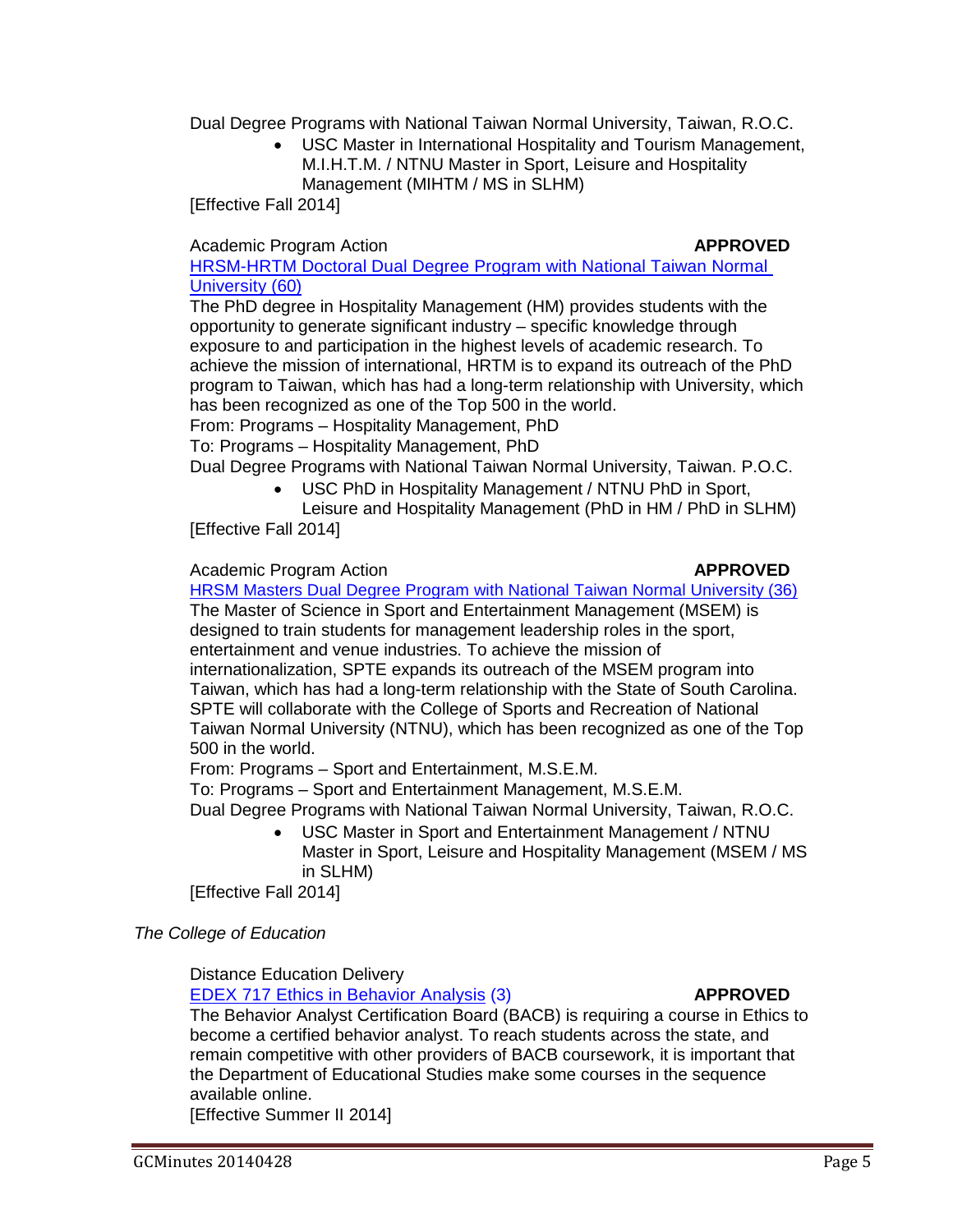Distance Education Delivery [EDSE 850 Advanced Readings in Secondary Science](http://gradschool.sc.edu/facstaff/gradcouncil/2013/EDSE%20850%20DED_Redacted.pdf) (3) **APPROVED** This course is typically offered in a face-to-face graduate student seminar that addresses research in secondary science. Students in our PhD in Teaching and Learning often take this course to satisfy one the Pedagogical Content courses at the 800 level (two are required). [Effective Summer I 2014]

Distance Education Delivery

[EDCS 820 Advanced Study of Diversity and the Curriculum](http://gradschool.sc.edu/facstaff/gradcouncil/2013/EDCS%20820%20DED_Redacted.pdf) (3) **APPROVED** The Ed.D. in Curriculum and Instruction (Curriculum Studies) program proposes to offer EDCS 820 Advanced Study of Diversity and the Curriculum, EDCS 823 Curriculum Inquiry and EDCS 824 Curriculum Seminar using a distributed education format to more appropriately facilitate our practicing educator audience's ability to access these courses. It is proposed that all three courses be offered using a web-based format with 100% distance delivery method. [Effective Fall 2014]

# Distance Education Delivery

[EDCS 823 Curriculum Inquiry](http://gradschool.sc.edu/facstaff/gradcouncil/2013/EDCS%20823%20DED_Redacted.pdf) (3) **APPROVED**

The Ed.D. in Curriculum and Instruction (Curriculum Studies) program proposes to offer EDCS 820 Advanced Study of Diversity and the Curriculum, EDCS 823 Curriculum Inquiry and EDCS 824 Curriculum Seminar using a distributed education format to more appropriately facilitate our practicing educator audience's ability to access these courses. It is proposed that all three courses be offered using a web-based format with 100% distance delivery method. [Effective Spring 2015]

# Distance Education Delivery

### [EDCS 824 Curriculum Seminar](http://gradschool.sc.edu/facstaff/gradcouncil/2013/EDCS%20824%20DED_Redacted.pdf) (3) **APPROVED**

The Ed.D. in Curriculum and Instruction (Curriculum Studies) program proposes to offer EDCS 820 Advanced Study of Diversity and the Curriculum, EDCS 823 Curriculum Inquiry and EDCS 824 Curriculum Seminar using a distributed education format to more appropriately facilitate our practicing educator audience's ability to access these courses. It is proposed that all three courses be offered using a web-based format with 100% distance delivery method. [Effective Spring 2015]

Academic Program Actions

[Master of Arts in Teaching \(Music Education\)](http://gradschool.sc.edu/facstaff/gradcouncil/2013/Master%20of%20Arts%20in%20Teaching%20(Music%20Education)%20APA_Redacted.pdf) (45) **APPROVED**

Due to changes in curricula, MUED 568P and MUED 557 will no longer be offered. The content of these courses will be distributed among other new and existing courses. Now that MUED 784 and MUED 753 are no longer taught with regularity, greater flexibility of course sections is needed facilitate timely graduation. The MUED 700 – Independent Study is included to allow the student to address an area of weakness.

From: Music Education, MAT (P-12 Certification) Degree Requirements, Curriculum (45 hours), Core Courses Required for each M.A.T. Strand (30 hours), Instrumental (Winds/Percussion) Strand Courses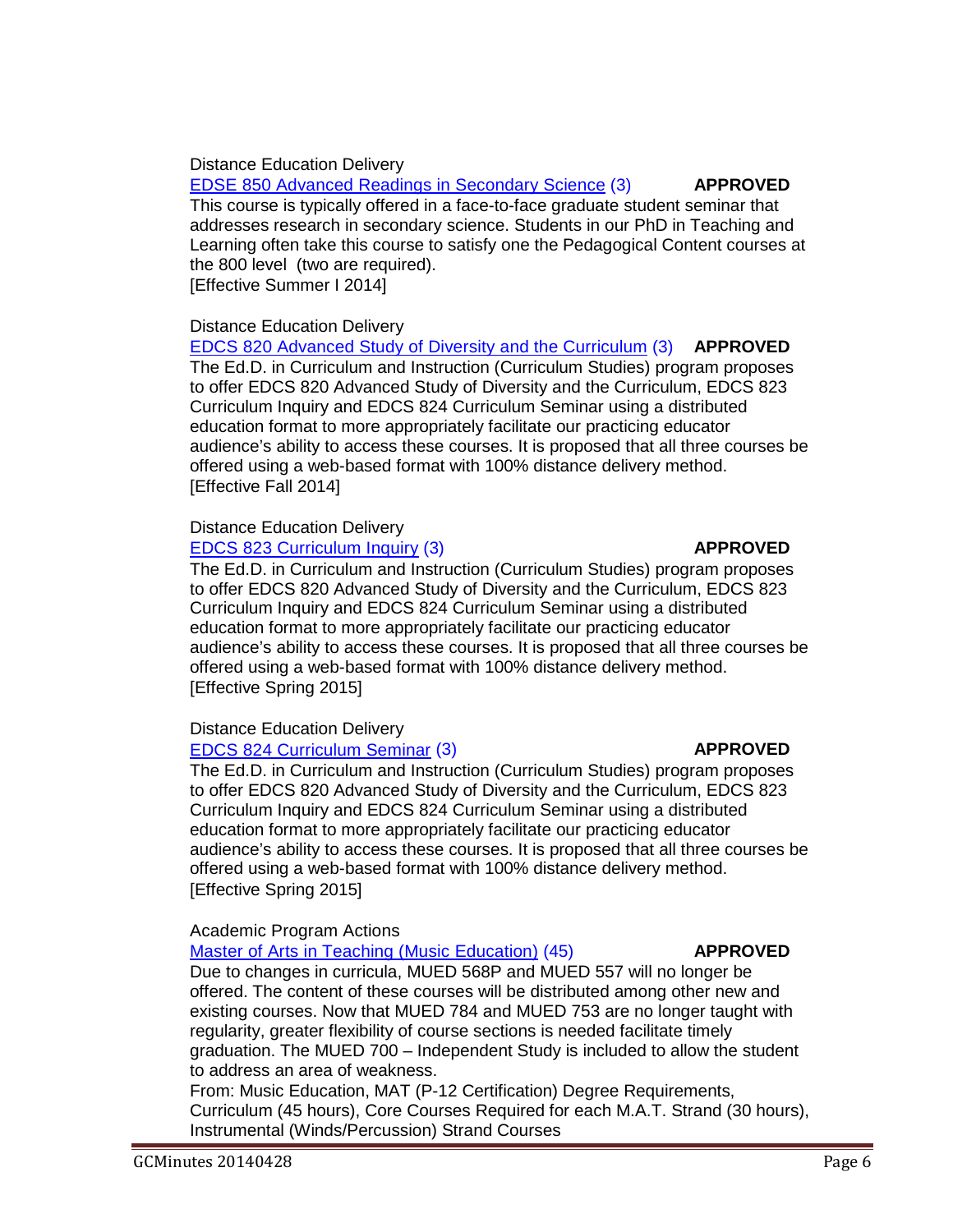- MUED 568-Organization and Administration of Music Programs (2)
- MUED 568P
- $•$  MUED 557
- MUSC  $734$  Ensemble  $(2)$
- Advisor approved MUED or MUSC electives
- Select two of the following three courses (6)
- MUSC 733 Advanced Conducting
- MUED 784
- MUED 753
- Note: Students will need to satisfy prerequisite skills in wind and percussion pedagogy, secondary instruments, conducting and piano.

To: Music Education, MAT (P-12 Certification) Degree Requirements, Curriculum (45 hours), Core Courses Required for each M.A.T. Strand (30 hours), Instrumental (Winds/Percussion) Strand Courses

- MUED 568-Organization and Administration of Music Programs (2)
- MUED 551 The Middle School Band (2)
- MUED 552 The High School band (2)
- MUSC  $734$  Ensemble  $(2)$
- MUSC 733 Advanced Conducting (3)
- Elective course from MUED or College of Education (3)
- MUED 700 Independent Study in Music Education (1)
- Note: Students will need to satisfy prerequisite skills in wind and percussion pedagogy, secondary instruments, conducting and piano.

[Effective Fall 2015]

### Academic Program Actions **APPROVED**

[Master of Science in Advanced Athletic Training](http://gradschool.sc.edu/facstaff/gradcouncil/2013/Master%20of%20Science%20in%20AthleticTraining%20APA_Redacted.pdf) (36)

Replaces the MS in Physical Education with an emphasis in Athletic Training. The bulletin changes to reflect the new degree, which will ultimately be required by the Commission on Accreditation for Athletic Training Education (CAATE). The curriculum for the MS in Advanced Athletic Training will be the same as our current MS in Physical Education with a Concentration in Athletic Training. This proposal to create a new degree program is necessary as a simple name change was not possible. Once the new degree program is in place, the MS in Physical Education will be passed out.

[Effective Fall 2014]

### 12. **Report of the Grievances, Appeals and Petitions Committee** (Erik Drasgow)

The Council went into closed session to discuss an appeal.

The Council resumed open session to vote on the appeal. The Council voted to deny the appeal with one member abstaining.

### 13. **Other Committee Reports**

No report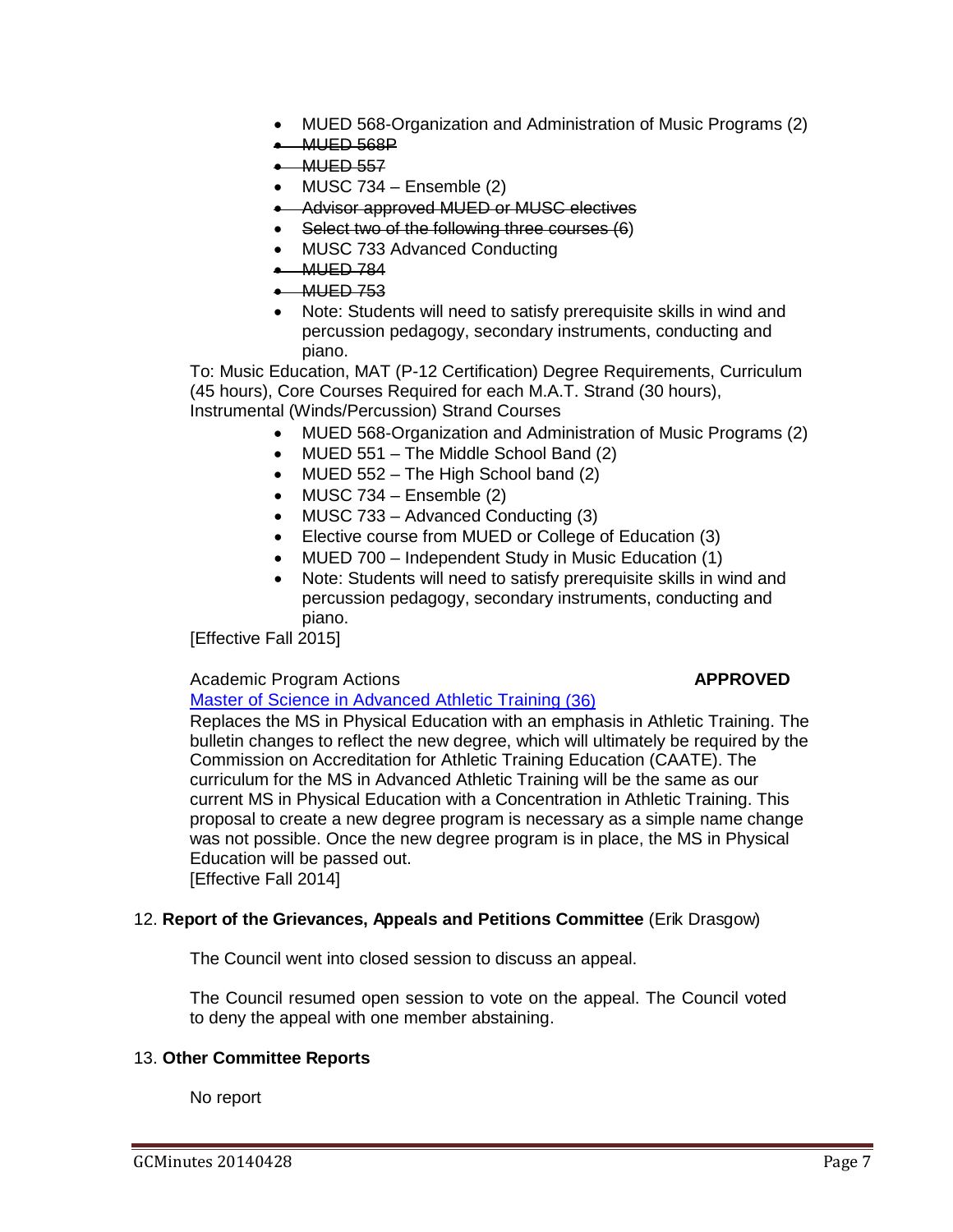#### 14**. Old Business**

No report

#### 15. **New Business**

Dr. Elfenbein thanked Caroline Nagel for suggesting that the Graduate School approach the VP of Research to provide grant writing training for 150 Graduate students in the Fall. The VP of Research currently provides this type of professional development to staff and an agreement was reached to include graduate students.

### 16. **Good of the Order**

Dr. Elfenbein commended Dale Moore for his excellent work as Ombudsman. She noted that the number of grievances and appeals submitted to Graduate Council has been greatly reduced all to the credit of Mr. Moore's hard work. Additionally, he is now attending formal ombudsman training to become a full graduate ombudsman for the University.

Dr. Mitchell acknowledged with thanks a concern raised by Dr. Nancy Brown. The next scheduled meeting of the Graduate Council is Monday, May 26, 2014. Dr. Brown noted that this is Memorial Day. In spite of this particular day remaining a regular day of business for the University of South Carolina, it is a day and weekend that many may choose to observe. Hence, with the support of all Graduate Council members present, the final meeting of the semester was moved to Tuesday, May 27, 2014 and would remain at 11:30 A.M. This will be a meeting with lunch, business and acknowledgment of service of Council members finishing their third year of service. If new members have been identified by this meeting, they will be invited to the meeting, too.

Dr. Mitchell identified an issue regarding graduate education that the Council may wish to consider. With the growth of an online presence of course offerings at the graduate level, especially with courses considered one at a time, it is possible that there will be entire degree programs offered that would not include any expectation for a common requirement at the doctoral level for "residency." This requirement is usually met by 18 hours of courses across three major semesters on the Columbia campus. There are currently master's degrees without the residency requirement; the potential concern was identified at the doctoral level.

Dr. Messias suggested that identifying more explicitly what are the expected benefits of a residency requirement may be a profitable way to determine whether or not these expectations are reasonable to continue to support or could be met in other ways. Dr. Brown suggested that vetting distance courses carefully to determine what types of technology are involved should also be a consideration.

After further discussion, Dr. Fritz suggested that perhaps a committee should be selected to review programs being designed to be delivered entirely online, with particular attention to the residency expectation/requirement.